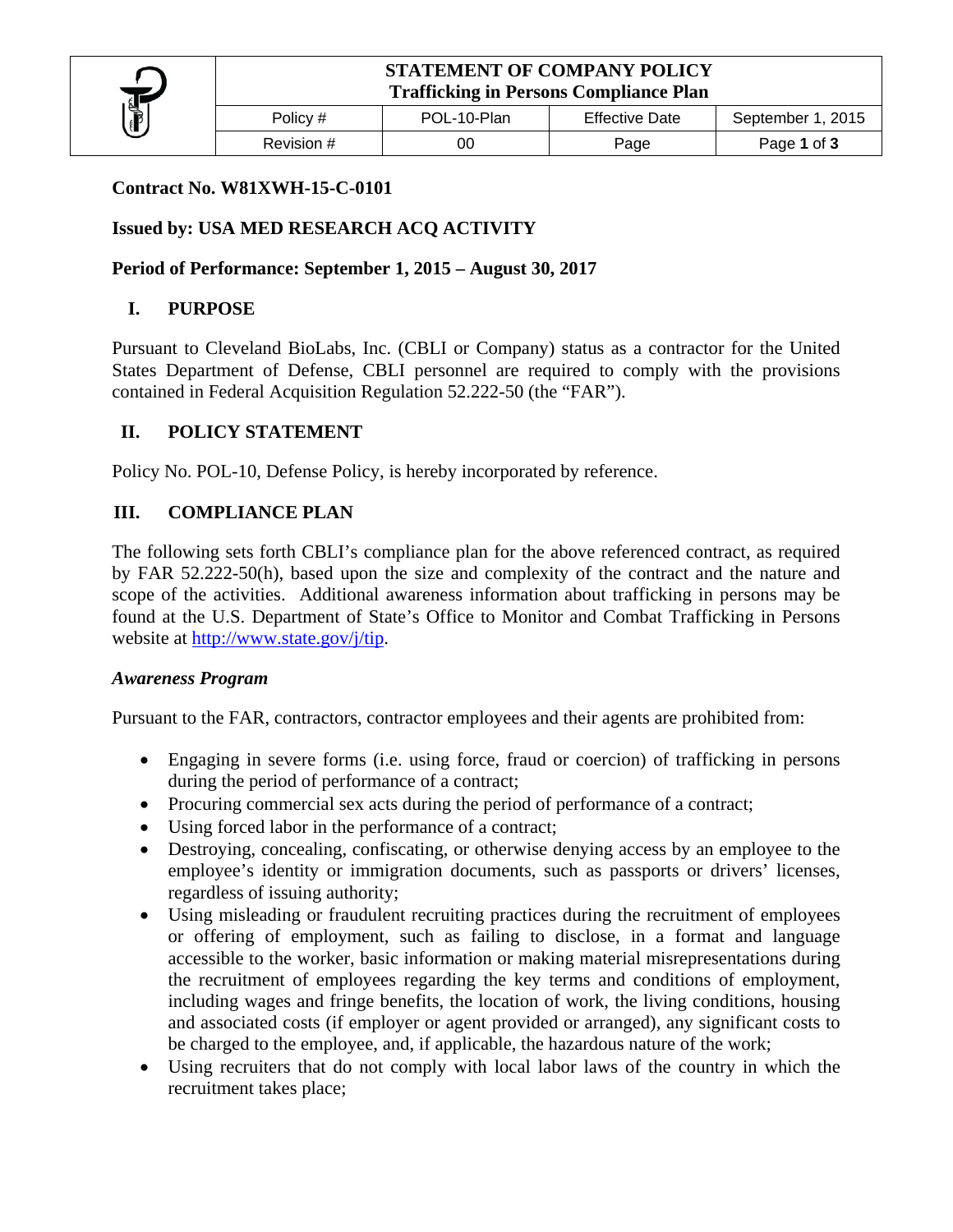

# **STATEMENT OF COMPANY POLICY Trafficking in Persons Compliance Plan**

| Policy #   | POL-10-Plan | Effective Date | September 1, 2015 |
|------------|-------------|----------------|-------------------|
| Revision # | 00          | Page           | Page 2 of 3       |

- Charging employees recruitment fees;
- Failing to provide return transportation or pay for the cost of return transportation upon the end of employment, for an employee who was not a national of the country in which the work is taking place and who was brought to that country for the purposes of working on a U.S. Government contract, subcontract or portion(s) of contracts or subcontracts performed outside the United States; or
- Failing to provide return transportation or pay for the costs of return transportation upon the end of employment, for an employee who is not a United States national and who was brought into the United States for the purpose of working on a U.S. Government contract or subcontract if the payment of such costs is required under existing temporary worker programs or pursuant to a written agreement with the employee for portions of contracts and subcontracts performed inside the United States;
- Providing or arranging housing that fails to meet the host country housing and safety standards; or
- If required by law or contract, failing to provide an employment contract, recruitment agreement or other required work document in writing in a language the employee understands. If the employee must relocate to perform the work, the work document shall be provided to the employee at least five days prior to the employee relocating.

Any violation of the FAR or this policy could result in disciplinary action which may include but are not limited to, an employee's removal from the contract or termination of employment. For subcontractors and subcontractor employees, failure to comply with the requirements of the FAR is grounds for CBLI to take any and all appropriate actions, up to and including immediate termination of that subcontractor's contract with CBLI.

#### **Employees**

On an annual basis, CBLI requires all employees to certify that they have read and understand the CBLI Code of Conduct and agree to comply with the policies, procedures and principles of the CBLI Defense Policy. The policies are publicly posted on CBLI's website at:

#### http://irdirect.net/CBLI/corporate\_governance

CBLI conducts in-person, all-hands compliance training approximately annually and as needed throughout the year.

## **Subcontractors/Suppliers**

The FAR clause is "flowed down" to our subcontractors, as applicable. Subcontractors are also asked to certify that they have read and understood CBLI's Defense Policy and asked to certify that they have read and understood that document. Copies of the subcontractor certifications are maintained on file with CBLI.

#### **Consultants**